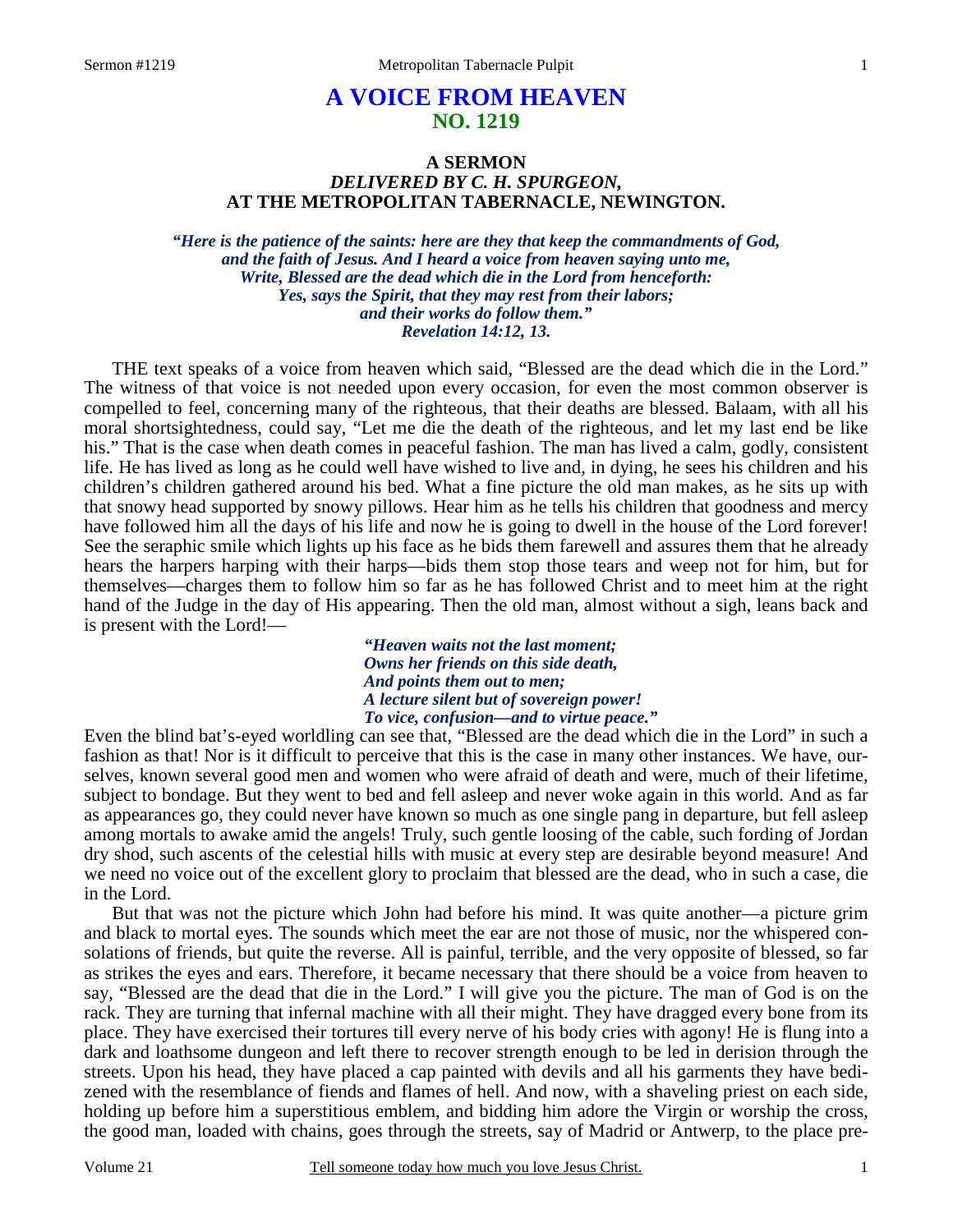pared for his execution. "An act of faith," they call it—an *auto da fe—*and an act of heroic faith it is, indeed, when the man of God takes his place at the stake, in his shirt, with an iron chain about his loins, and is fastened to the stake where he must stand and burn "quick to the death." Can you see him as they kindle the wood beneath him and the flames begin to consume his quivering flesh till he is all ablaze and burning—burning without a cry—though fiercely tormented by the fire? Now assuredly is that voice from heaven needed, and you can hear it, "Blessed are the dead which die in the Lord"—blessed even when they die like this! "Here is the patience of the saints" and in the esteem of angels and of glorified spirits, such a death may, under many aspects, be adjudged to be more blessed than the peaceful deathbed of the saint who had some fellowship with Jesus, but was not made to drink of His cup and to be baptized with His baptism, as to die a painful and shameful death as a witness for the truth. It must have been a dreadful thing to watch the rabble rousers hurrying to Smithfield, to stand there and see the burning of the saints. It would have been a more fearful thing, still, if possible, to have been in the dungeons of the low countries and seen the Anabaptists put to death in secret. In a dungeon dark and pestilential, there is placed a huge vat of water—and the faithful witness to Scriptural baptism is drowned—drowned for following the Lamb where ever He goes! Drowned alone—where no eyes could pity and no voice from out of the crowd could shout a word of help and comfort. Men hear only the coarse jests of the murderers who have given the dipper his last dip—but the ear of faith hears ringing through the dungeon, the voice, "Blessed are the dead which die in the Lord." True, through the connection of their names with a fanatic band, these holy ancestors of ours have gained scant honor *here*, yet their record is on high! Blessed they are and blessed they shall be! Where ever on this earth, whether among the snows of Piedmont's valleys or in the fair fields of France, saints have died by sword or famine, or fire or massacre, for the testimony of Jesus, because they would not bear the mark of the beast either in their forehead or in their hand, this voice is heard sounding out of the third heavens, "Blessed are the dead which die in the Lord."

It matters not, my brethren, *where* they die, who die in the Lord! It may be that they have not the honor of martyrdom in man's esteem, but yet are witnesses for the Lord in poverty and pain. Here is the patience and here, also, is the blessedness of the saints. Yonder poor girl lies in an attic, where the stars look between the tiles, and the moon gleams on the ragged hangings of the pallet where she largely suffers and without a murmur, gradually dissolves into death. However obscure and unknown she may be, she has been kept from the great transgression. Tempted sorely, she has yet held fast her purity and her integrity. Her prayers, unheard by others, have gone up before the Lord and she dies in the Lord, saved through Jesus Christ. None will preach her funeral sermon, but she shall not miss that voice from heaven, saying, "Write, blessed are the dead which die in the Lord."

We repeat it, it matters not where you die nor in what condition—if you are in the Lord, and die in the Lord—right blessed are you!

Now, it is quite certain that very soon every one of us must leave this world. We know that we are no more immortal than our fellow men. Though by a sad piece of imposition upon ourselves, we count all men mortal but ourselves, right surely mortal we are! And each one of us shall, in due time, pass away out of this world. The saints, themselves, must die, though to them death is far different than to sinners. It is greatly wise to be ready for our undressing, prepared for the sweet sleep in Jesus. And if we are not in Christ, it is all the more imperative upon us to consider our latter end that we rush not forward in the dark. I therefore want, for a few minutes only, to disengage your mind from the too abundant snares of this world and the slavery of human cares, that you may look across the border into the great future so surely yours, perhaps so *nearly* yours. Oh, that you might be helped to prepare for that future, that by such preparation, through divine grace, you may be numbered among the blessed who die in the Lord!

First, we shall briefly *describe their character*, then mention *the rest* which constitutes their blessedness, and conclude by meditating upon *the reward*, which is a further part of that blessedness.

**I.** First, then, let us describe THE CHARACTER. "Here is the patience of *the saint*s." To be blessed when we die, we *must* be saints. By nature, we are *sinners* and by divine grace, we must become saints if we would enter heaven, for it is the land of saints and none but saints can ever pass its frontiers. Since *death* does not change character, we must be made saints here below if we are to be saints above. We have come to misuse the term, "saint," and apply it only to some few of God's people. What does it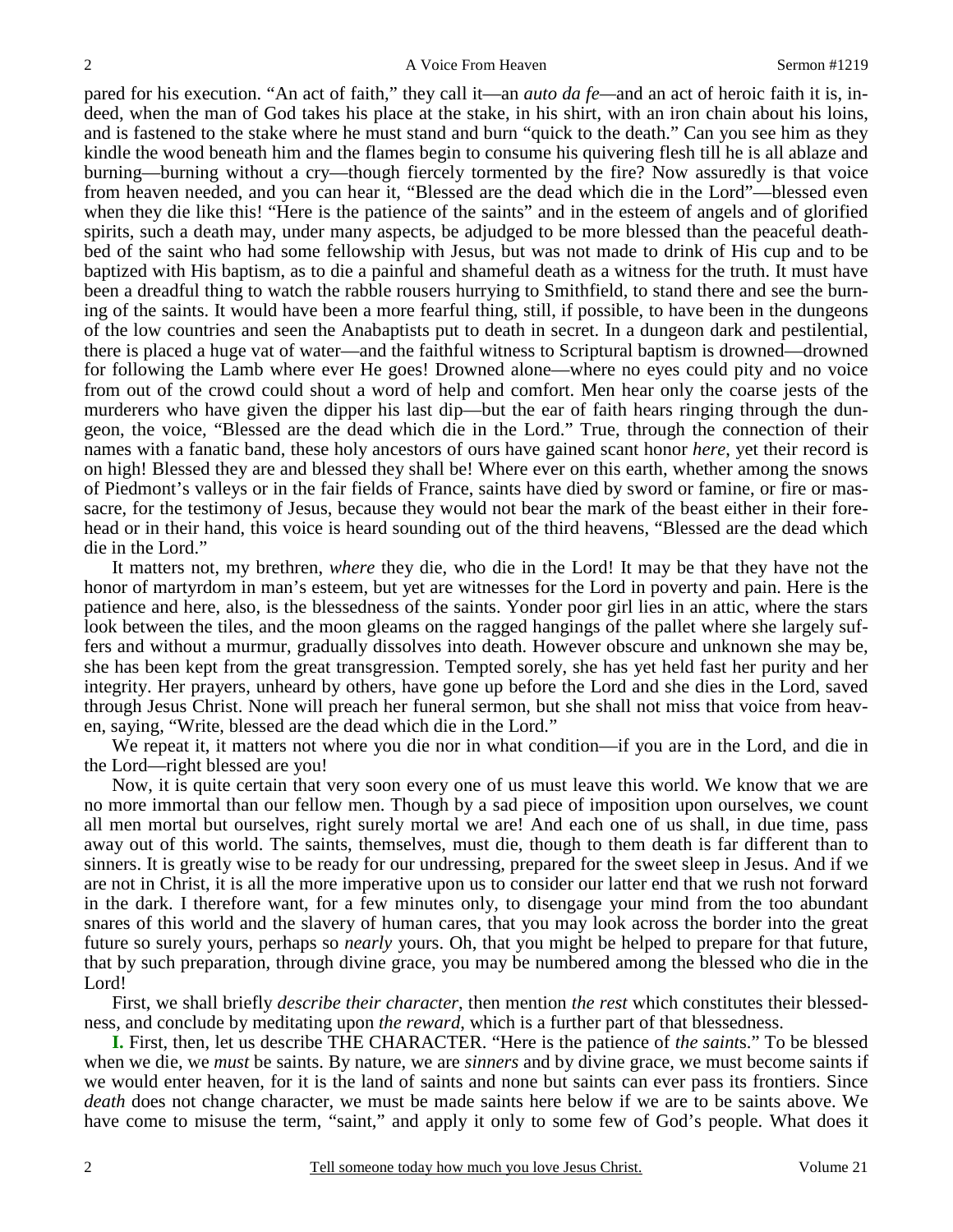#### Sermon #1219 A Voice From Heaven

mean but this—holy? Holy men and holy women—these are saints! It is not *Saint* Peter and *Saint* John merely—YOU are a saint, dear brother, if you live unto the Lord. You are a saint, my sister, however obscure your name, if you keep the Lord's way and walk before Him in sincere obedience. We must be saints—and in order to be this, we must be renewed in spirit, for we are sinners by nature—we must, in fact, be born again. All unholy and unclean, we are by nature nothing else but sin—and we must be created anew by the power of the Holy Spirit, or else holiness will never dwell in us. Our loves must be changed so that we no longer love evil things, but delight only in that which is true, generous, kind, upright, pure, and godlike. We must be changed in every faculty and power of our nature by that same hand which first made us. And across our brows must be written these words, "Holiness unto the Lord."

The word, *saint*, denotes not merely the pure in *character*, but those who are set apart unto God dedicated ones, sanctified by being devoted to holy uses—by being, in fact, consecrated to God alone. My dear hearer, do you belong to God? Do you live to glorify Jesus? Can you honestly put your hand on your heart and say, "Yes, I belong to Him who bought me with His blood and I endeavor, by His grace, to live as He would have me live. I am devoted to His honor, loving my fellow men and loving my Lord, endeavoring to be like He is in all things"? You must be such, for, "Without holiness no man shall see the Lord."

"But how am I to attain to holiness?" You cannot rise to it except by divine strength. The Holy Spirit is the Sanctifier. Jesus, who is our Justifier, is also made unto us sanctification and if we, by faith, lay hold on Him, we shall find in Him all that we need. Let this be a searching matter with everyone here present, as I desire to make it with myself—and may God grant we may be numbered with the saints!

But the glorified are also described in our text as *patient* ones—"Here is the *patience* of the saints," or, if you choose to render it differently, you may lawfully do so—"Here is the *endurance* of the saints." Those who are to be crowned in heaven must bear the cross on earth. "No cross, no crown," is still most true. Many would be saints if everybody would encourage them. But as soon as a hard word is spoken, they are offended. They would go to heaven, if they could travel there amidst the hosannas of the multitude, but when they hear the cry of, "Crucify Him, crucify Him," straightway they desert the Man of Nazareth, for they have no intention to share His cross, or to be despised and rejected of men. The true saints of God are prepared to endure scoffing, jeering, and scorning—they accept this cross of Christ without murmuring, remembering Him who endured such contradiction of sinners against Himself. They know that their brethren who went before, "Resisted unto blood, striving against sin," and as they have not yet come to that point, they count it foul scorn that they should be ashamed or confounded in minor trials, let their adversaries do what they may. Those who are to sing Christ's praise in heaven must, first, have been willing to bear Christ's shame below! They must be numbered with Him in humiliation, or they cannot expect to be partakers with Him in glory. And now, dear brethren, how is it with us? Are we willing to be reproached for Christ's glory? Can we bear the sarcasm of the wise? Can we bear the jest of the witty? Are we willing to be pointed at as Puritanical, conscientious, and precise? Do we dare to be singular when to be singular is to be right? If we can do this, by God's grace, let us further question ourselves. Could we endure this ordeal if its intensity were increased? Suppose it came to something worse—to the thumbscrew or the rack—could we bear it, then? I sometimes fear that many professors would cut a sorry figure if persecuting times should come, for I observe that to be excluded from what is called, "society," is a great grievance to many modern Christians! When they settle in any place, their inquiry is not, "Where can I hear the gospel?" but, "Which is the most fashionable place of worship?" And the question with regard to their children is not, "Where will they have Christian associations?" but, "How can I introduce them to society?" Introduction to society frequently being an introduction to temptation. and the commencement of a life of levity! Oh, that all Christians could scorn the soft witcheries of the world, for, if they cannot, they may be sure that they will not bear its fiery breath when, like an oven, persecution comes forth to try the saints! God grant us grace to have the patience of the saints that patience of the saints which will cheerfully suffer loss rather than do a wrong thing in business! God grant us that patience of the saints which will pine in poverty sooner than yield a principle though a kingdom were at stake! That patience of the saints which dreads not being unfashionable, if the right is reckoned so! That patience of the saints which courts no man's smile and fears no man's frown—but can endure all things for Jesus' sake and is resolved to do so! Can you cleave to your Lord when the many turn aside? Can you witness that He has the living Word and none upon earth beside? Can you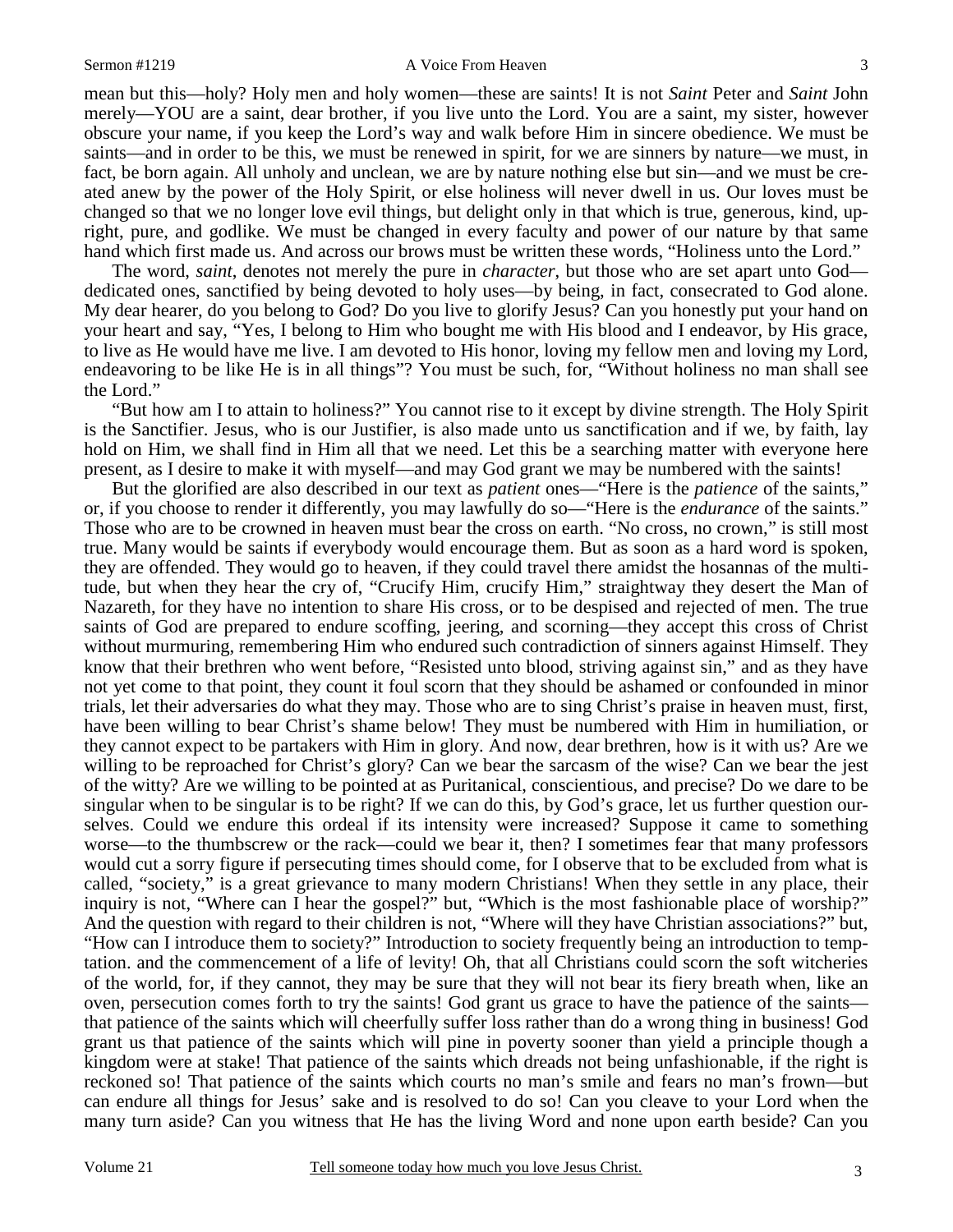watch with Him when all forsake Him and stand by Him when He is the butt of ribald jest and scorn? Can you bear the sneer of science, falsely so called, and the politer sarcasm of those who say they "doubt," but mean that they utterly disbelieve? Blessed is that *preacher* who shall be true to Christ in these evil days! Blessed is that church member who shall follow Christ's Word through the mire and through the slough, over the hill and down the dale, caring for nothing but to be true to His Master! This must be our resolve! If we are to win the glory, we must be faithful unto death. God make us so! "Here is the patience of the saints"—it comes not by nature—it is the gift of the grace of God.

Farther on these saints are described as, "*They that keep the commandments of God*.*"* This expression is not intended, for a moment, to teach us that these people are saved by their own merits. They are saints to begin with and in Christ to begin with, but they *prove* they are in Christ by keeping the commandments of God. Let us search ourselves upon this matter. Brethren, we cannot hope to reach the end if we do not keep the way. No man is so unwise as to think that he would reach Bristol if he were to take the road to York. He knows that to get to a place, he must follow the road which leads there. There is a way of holiness in which the righteous walk, and this way of obedience to the Lord's commands must and will be trodden by all who truly believe in Jesus and are justified by faith—for *faith* works *obedience*! A good tree brings forth good fruit. If there is no fruit of obedience to God's commands in you, or in me, we may rest assured that the root of genuine faith in Jesus Christ is not in us at all. In this age, the keeping of Christ's commandments is thought to be of very little consequence. It is dreadful to think how Christians, in the matter of the law of God's house, do not even *pretend* to follow Christ and His appointments. They join a church and they go by the law of that church, though that church's rule may be clean contrary to the will of Christ! But they answer to everything, "That is our rule, you know." But then, who has a right to make rules for you or for me, but Christ Jesus? He is the only legislator in the kingdom of God and by His commands we ought to be guided. I should not, I could not, feel grieved if brethren arrived at contrary conclusions to *mine*, I being fallible myself. But I do feel grieved when I see brethren arrive at conclusions, not as the result of investigation, but simply by taking things just as they find them. Too many professors have a happy-go-lucky style of Christianity. Whichever happens to come first, they follow. Their fathers and mothers were this or that, or they were brought up in such-andsuch a connection, and that decides them. They do not pray, "Lord, show me what You would have me to do." Brethren, these things ought not to be! Has not the Master said, "Whoever shall break one of the least of these, My commandments, and teach men so, the same shall be least in the kingdom of heaven"? I would not stand here to condemn my fellow Christians for a moment. In so doing, I should condemn myself, also, but I plead with you, if you do, indeed, believe in Jesus, be careful to observe all things He has commanded you, for He has said, "If you abide in Me, and My words abide in you, you shall ask what you will, and it shall be done unto you." And again, "If you love Me, keep My commandments."

A worldling once said to a Puritan, "When so many great men make rents in their consciences, cannot you make just a *little* nick in yours, for peace sake?" "No," he said, "I must follow Christ fully." "Ah, well," you say, "these things are non-essential." *Nothing* is non-essential to complete obedience! It may be non-essential to *salvation*, but it is selfishness to say, "I will do no more than I know to be absolutely necessary to my salvation." It is essential to a good servant to obey his master in all things—and it is essential for the healthiness of a Christian's soul that he should walk very carefully and prayerfully before the Lord—otherwise he will miss the blessing of them of whom it is said, "These are they which follow the Lamb where ever He goes." To be blessed in death, we must keep the commandments of God.

The next mark of the blessed dead is that they kept *"the faith of Jesus*." This is another point upon which I would speak thunderbolts, if I could, for to keep the faith of Jesus is an undertaking much ridiculed nowadays. "Doctrines," one says, "we are tired of doctrines!"—

### *"For forms and creeds let graceless bigots fight, He can't be wrong whose life is in the right."*

The opinion is current that to be fluent and original is the main thing in preaching and provided a man is a clever orator, it is a proper thing to hear him. The Lord will wither with the breath of His nostrils that cleverness in any man which departs from the simplicity of the truth! There is a gospel and, "There is also another gospel which is not another, but there are some that trouble you." There is a yes, yes, and there is a no, no—and woe unto those whose preaching is yes *and* no, for it shall not stand in the great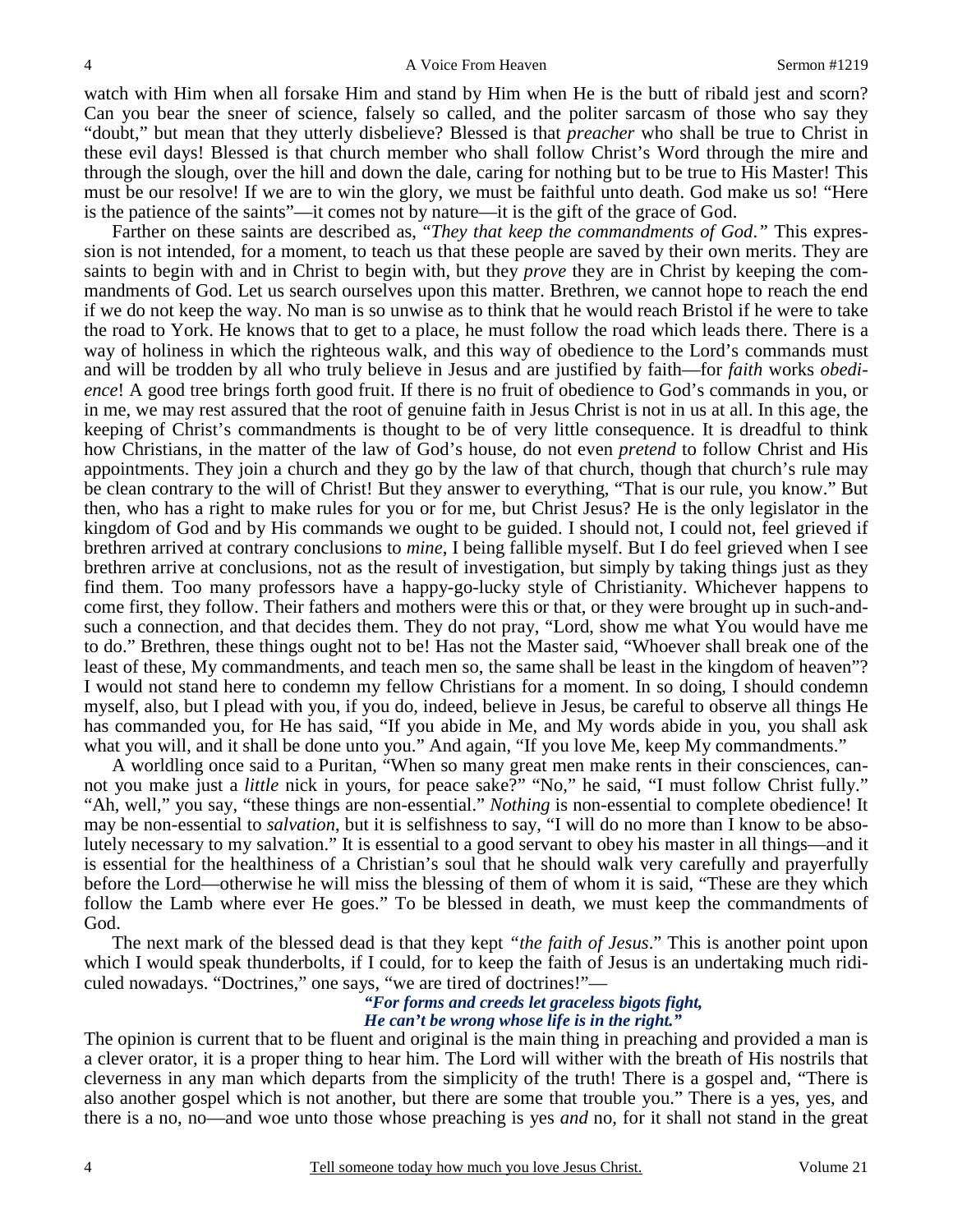#### Sermon #1219 A Voice From Heaven

day when the Lord shall try every man's work of what sort it is. Search, my brethren, and know what the gospel is—and when you know it, hold it—hold it as with a hand of iron and never relax your grasp! Grievous wolves have come in among us, wolves of another sort to what were used to be in the churches, yet verily, after the same fashion, they come disguised in sheep's clothing! They use our very terms and phrases, meaning all the while something else! They take away the essentials and vitalities of the faith and replace them with their own inventions, which they brag of as being more consistent with modern thought and with the culture of this very advanced and enlightened age, which seems by degrees to be advancing, half of it to paganism with the ritualists and the other half of it to atheism with the rationalists. From such advances, may God save us! May we be enabled to keep the faith and uphold the truths which we know, by which, also, we are saved! I, for one, cannot desert the grand doctrines of the atoning blood, the substitutionary work of Christ, and the truths which cluster around them. And why can I not desert these things? Because my life, my peace, my hope hang upon them. I am a lost man if there is no substitutionary sacrifice, and I know it! If the Son of God did not die, "the just for the unjust, to bring us to God," I must be damned! And therefore, all the instincts of my nature cling to the faith of Jesus. How can I give up that which has redeemed my soul and given me joy and peace and a hope hereafter? I beseech you, do not waver in your belief, but keep the faith, lest you be like some in old time, who "made shipwreck of faith and a good conscience," and were utterly cast away. Woe unto those who keep not the doctrines of the gospel, for in due time they forget its precepts, also, and become utterly reprobate! In departing from Christ, men forsake their own mercies both for life and death. The blessed who die in the Lord are those who "keep the commandments of God and the faith of Jesus."

Notice that these people *continue faithful till they die*. For it is said, "Blessed are the dead which *die* in the Lord." Final perseverance is the crown of the Christian life. "You did run well; what did hinder you that you should not obey the truth?" Vain is it to *begin* to build—we must crown the edifice—or all men will deride us. Helmet and plume, armor and sword—are all assumed for nothing unless the warrior fights on till he has secured the victory.

Those, who thus entered into rest, *exercised themselves in labors for Christ*, for it is said, "They rest from their labors, and their works do follow them." The idle Christian can have little hope of a reward. He who serves not his Master can scarcely expect that his Master will, at the last, gird Himself and serve him! If I address any here who are not bringing forth fruit unto God, I can say no less than this, "Every" tree that brings not forth fruit is hewn down and cast into the fire." "Be not deceived; God is not mocked: whatever a man sows that shall he also reap." The rule is invariable. It must be so. If there are no works and no labors for Christ, no suffering or patient endurance, we lack the main *evidence* of being the people of God at all!

To close this description of character, these people who die in the Lord *were in the Lord*. That is the great point! They could not have *died* in the Lord if they had not *lived* in the Lord. But are *we* in the Lord? Is the Lord, by faith, in us? Dear hearer, are you resting upon Jesus Christ only? Is He all your salvation and all your desire? What is your reply to my inquiry? You are not perfect, but Jesus is! Are you hanging upon Him as the vessel hangs upon the nail? You cannot expect to stand before God with acceptance in yourself, but are you "accepted in the Beloved"? That is the question—"accepted in the Beloved." Are you in Christ, and is Christ in you, by real vital *union—*by a faith that is the gift of God and the work of the Holy Spirit in your soul? Answer, I charge you, for if you cannot answer these things before one of your own flesh and blood, how will you answer in your soul when the Lord, Himself shall come?

**II.** So much with regard to the character; and now, a very few words with regard to THE BLESS-EDNESS which is ascribed to those who die in the Lord. "They rest from their labors."

By this is meant that the saints in heaven *rest from such labors as they performed here*. No doubt they fulfill service in heaven. It would be an unhappy heaven in which there should be nothing for our activities to spend themselves upon. But such labors as we can do *here* will not fall to our lot *there*. There we shall not teach the ignorant, or rebuke the erring, or comfort the desponding, or help the needy. There we cannot oppose the teacher of error, or do battle against the tempter of youth. There no little children can be gathered at our knee and trained for Jesus. No sick ones can be visited with the Word of comfort, no backsliders led back, no young converts confirmed, no sinners converted. They rest from such labors as these in heaven.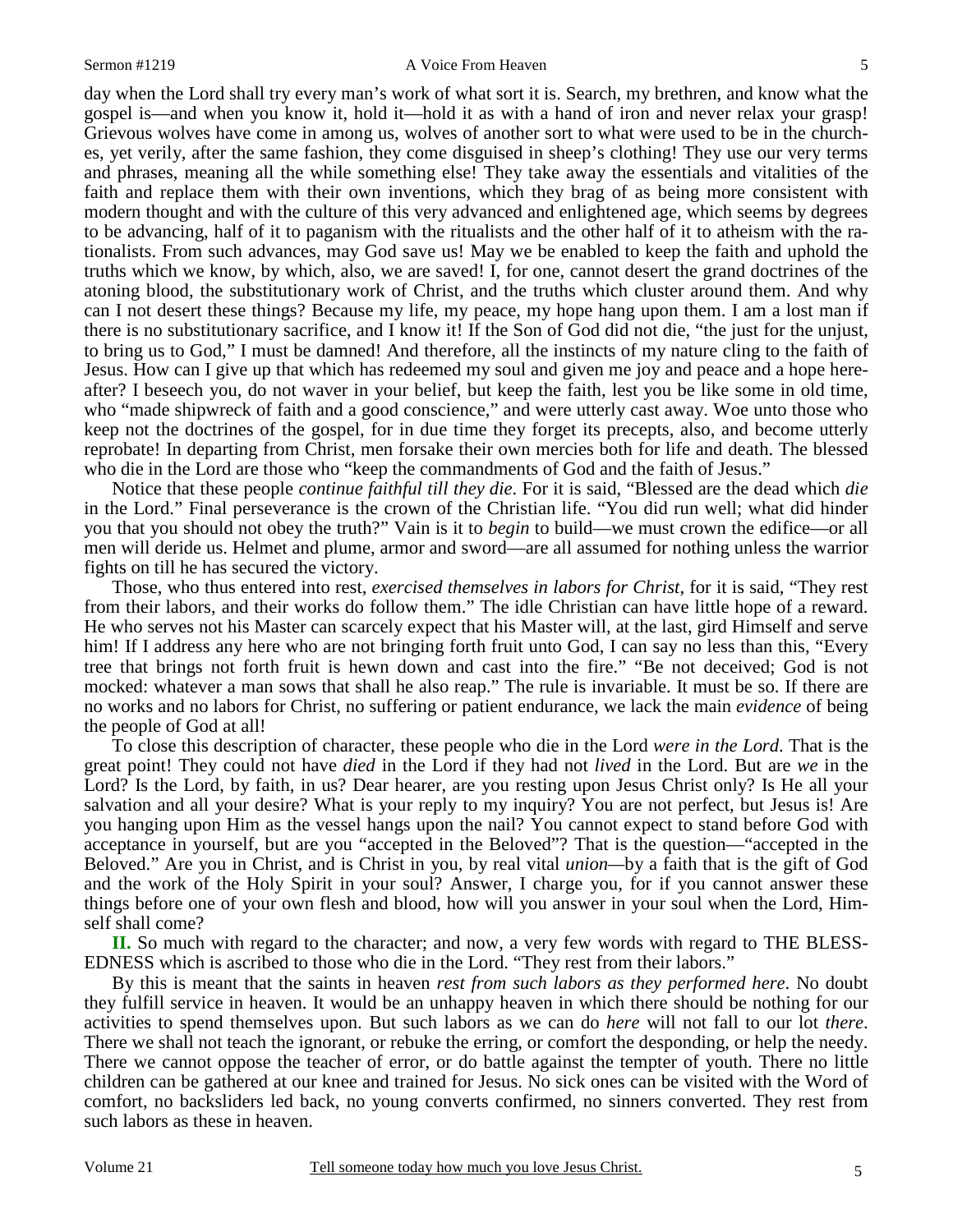They rest from their labors in the sense that they are no longer subject to the *toil* of labor. Whatever they do in heaven will yield, then, refreshment and never cause them weariness. As some birds are said to rest upon the wing, so do the saints find, in holy activity, their serenest repose. They serve Him day and night in His temple and therein they rest. Even as on earth, by wearing our Lord's yoke, we find rest unto our souls, so in the perfect obedience of heaven, complete repose is found.

They rest, also, from the *woe* of labor, for I find the word has been read by some, "They rest from their wailing." The original is a word which signifies to beat and therefore, as applied to beating on the breast it indicates sorrow. But the beating may signify conflict with the world, or labor in any form. The sorrow of work for Jesus is over with for all the blessed dead. Nothing is allowed to approach to molest their sweet peace. They shall no more say that they are sick, neither shall adversity afflict them.

Their rest is *perfect*. I do not know whether the idea of rest is cheering to all of you, but to some of us, whose work exceeds our strength, it is full of pleasantness. Some have bright thoughts of service hereafter and I hope we all have, but to those who have more to do for Christ than the weary brain can endure—the prospect of a rest has in it the ocean of rest and very pleasant.

They rest from their labors. To the servant of the Lord it is very sweet to think that, when we reach our heavenly home, we shall rest from the *faults* of our labors. We shall make no mistakes there! We shall never use too strong language or mistaken words, nor err in spirit, nor fail through excess or lack of zeal. We shall rest from all that which grieves us in the retrospect of our service. Our holy things up there will not need to be wept over, though now, they are daily salted with our tears. We shall, there, rest from the *discouragements* of our labor. There, no cold-hearted brethren will damp our ardor, or accuse us of evil motives. No desponding brethren will warn us that we are rash when our faith is strong and obstinate when our confidence is firm. None will pluck us by the sleeve and hold us back when we would run the race with all our might. None will chide us because our way is different from theirs—and none will foretell disaster and defeat when we confidently know that God will give us the victory. We shall also rest from the disappointments of labor. Dear brother ministers, we shall not have to go home and tell our Lord that none have believed our report! We shall not go to our beds sleepless because certain of our members are walking inconsistently and others of them are backsliding, while those that we *thought* were converted have gone back again to the world. Here, we must sow in tears—there, we shall reap in joy! There, we shall wear the crown, or rather cast it at our Master's feet. But here, we must plunge deep into the sea to fetch up the pearls from the depths that they may be set in His diadem. Here, we labor—there, we shall enjoy the fruits of toil where no blight or mildew can endanger the harvest.

It will be a sweet thing to get away to heaven, I am sure, to rest from all *contentions* among our fellow Christians. One of the hardest parts of Christ's service is to follow peace and to maintain His truth at the same time. He is a wise chemist who can, in due proportions, blend the pure and the peaceable. He is no mean philosopher who can duly balance the duties of affection and faithfulness and show us how to smite the sin and love the sinner—to denounce the error and yet to cultivate affection for the brother who has fallen into it. We shall not encounter this difficulty in yon bright world of truth and love, for both we and our brethren shall be fully taught of the Lord in all things! We shall be free from the clouds and mists of doubt, which now cover the earth and clear of the demon spirits which seek to ruin men's souls beneath the shadow of deadly falsehood. Blessed be God for this prospect! It will be joy, indeed, to meet no one but a saint! To speak with none but those who use the language of Canaan! To commune with none but the sanctified! Truly blessed are the dead which die in the Lord, if they reach to such as this—

# *"To this our laboring souls aspire, With ardent pangs of strong desire."*

"Our feet shall stand within your gates, O Jerusalem."

**III.** The last matter for our consideration is THE REWARD of the blessed dead—"They rest from their labors and their works do follow them." They do not go *before* them—they have a Forerunner infinitely superior to their works, for Jesus and His finished work have led the way. "I go," He says, "to prepare a place for you." In effect, He says to us, "Not your works, but Mine. Not your tears, but My blood. Not your efforts, but My finished work shall lead the procession." How, then, do our works come? Do they march at our right hand or our left as subjects of cheering contemplation? No, no, we dare not take them as companions to comfort us! They *follow* us at our heels. They keep behind us out of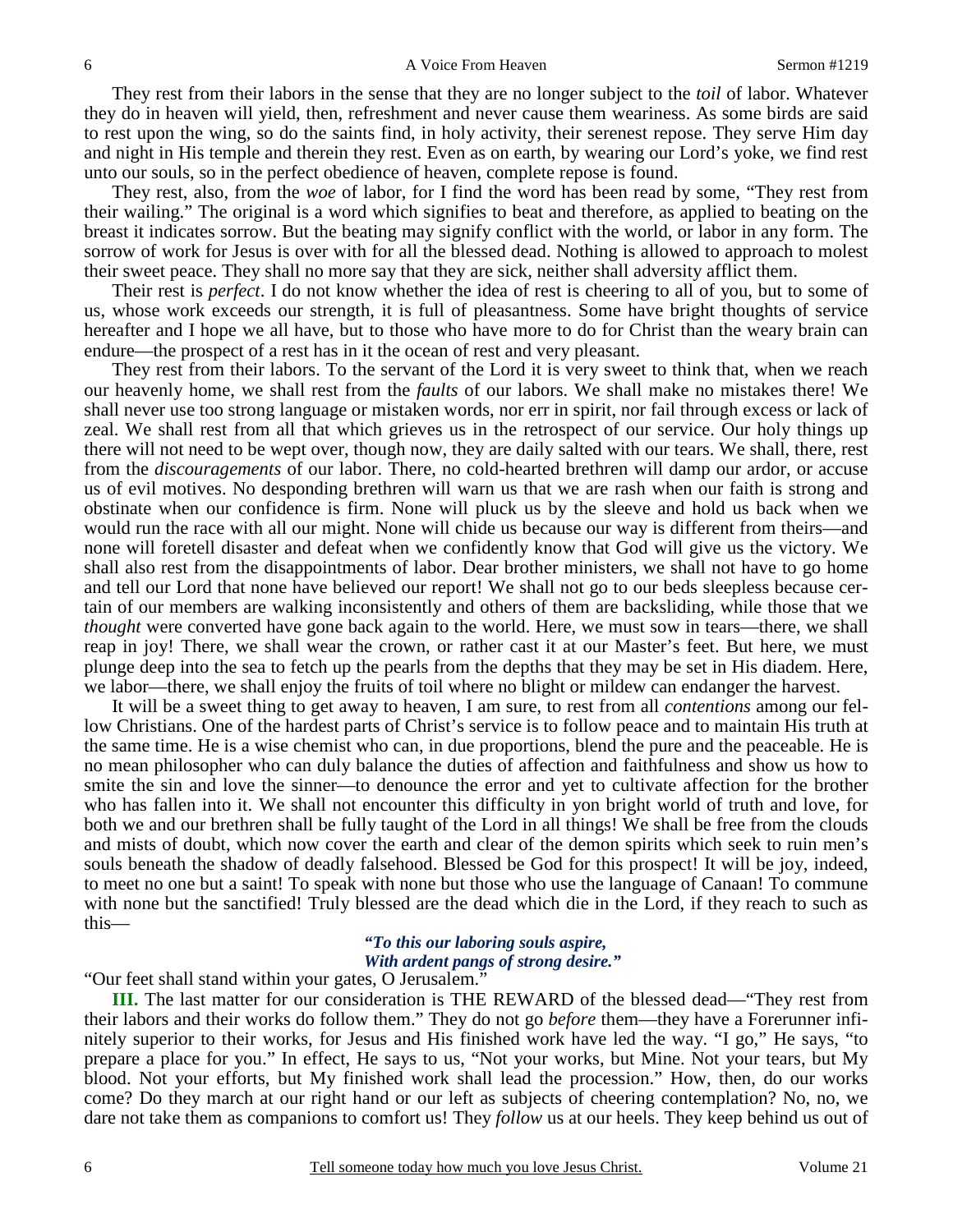sight and we, ourselves, in our desires after holiness, always outmarch them. The Christian should always keep his best services behind, always going beyond them, and never setting them before his eyes as objects for congratulation. The preacher should labor to preach the best sermons possible, but he must never have them before him so as to cause him, in self-satisfaction, to say, "I have done well." Nor should he have them by his side, as if he rested in them, or leaned upon them—for this were to make antichrists of them. No, let them come behind! That is their proper place. Believers know where to put good works—they do not despise them, they never say a word to depreciate the law, or undervalue the graces of the Holy Spirit—but still they dare not put their holiest endeavors in the place of Christ. Jesus goes before, works follow after.

Note well, that *the works are in existence and are mentioned—*immortality and honor belong to them. The works of godly men are not insignificant or unimportant, as some seem to think. They are not forgotten. They are not as the dried leaves of last year's summer. They are full of life and bloom profusely. They follow the saints as they ascend to heaven, even as the silver trail follows in the wake of the vessel. I pictured, just now, a man burning at the stake. His enemies thought they had destroyed his work, but they only deepened its hold upon the age in which he suffered—and projected his influence into the effect for ages to come! They made a pile of his books and as they blazed before his eyes, they said, "There is an end of you and your heresies." Ah, what fools men have become! Truth is not vanquished with such weapons, no, nor so much as wounded! Think of the case of Wycliffe, which I need not repeat to you. They threw his ashes into the brook—the brook carried them to the river and the river to the sea—till every wave bore its portion of the precious relics, just as the influence of his preaching has been felt on every shore! Persecutors concluded beyond all question that they had made an end of a good man's teaching when they had burned him and thrown away his ashes—but they forgot that the truth often gathers a more vigorous life from the death of the man who speaks it—and books once written have an immortality which laughs at fire! Thousands of infidel and heathen works have gone, so that not a copy is to be found—I hope they never may be unearthed from the salutary oblivion which entombs them—but books written for the Master and His truth, though buried in obscurity, are sure of a resurrection! Fifty years ago, our old Puritan authors' writings, yellow with age and arrayed in dingy bindings, wandered about in sheep-skins and goat-skins, destitute, afflicted, tormented—but they have been brought forth in new editions! Every library is enriched with them! The most powerful religious thought is affected by their utterances and will be till the end of time! You cannot kill a good man's work, nor a good woman's work either, though it is only the teaching of a few children in Sunday school. You do not know to whom you may be teaching Christ, but assuredly you are sowing seed which will blossom and flower in the far off ages. When Mrs. Wesley taught her sons, little did she think what they would become. You do not know who may be in your class, my young friend. You may have there a young Whitefield and if the Lord enables you to lead him to Jesus, he will bring thousands to decision. Yes, at your breast, good woman, there may be hanging one whom God will make a burning and a shining light! And if you train that little one for Jesus, your work will never be lost. No holy tear is forgotten, it is in God's bottle. No desire for another's good is wasted, God has heard it. A word spoken for Jesus, a mite cast into Christ's treasury, a gracious line written to a friend—all these are things which shall last when yonder sun has blackened into a coal and the moon has curdled into a clot of blood. Deeds done in the power of the Spirit are eternal! Therefore, "Be you steadfast, unmovable, always abounding in the work of the Lord, forasmuch as you know that your labor is not in vain in the Lord."

Good works *follow* Christians and they will be rewarded. The rewards of heaven will be all of grace, but there will be rewards. You cannot read the Scripture without perceiving that the Lord, first, *gives* us good works, and then, in His grace, rewards us for them! There is a, "Well done, good and faithful servant," and there is a proportionate allotment of reward to the man who was faithful with five talents and the man who was faithful with two. You, who live for Jesus, may be quite certain that your life will be recompensed in the world to come. I repeat it, the reward will not be of debt, but of grace—but a reward there will be. Oh, the joy of knowing, when you are gone, that the truth you preached is still living! I think the apostles, since they have been in heaven, must often have looked down on the world and marveled at the work which God helped 12 poor fishermen to do! And they must have felt a growing blessedness as they have seen nations converted by the truth which they preached in feebleness. What must be the joy of a pastor in glory to find his spiritual children coming in, one by one! I think, if I may, I